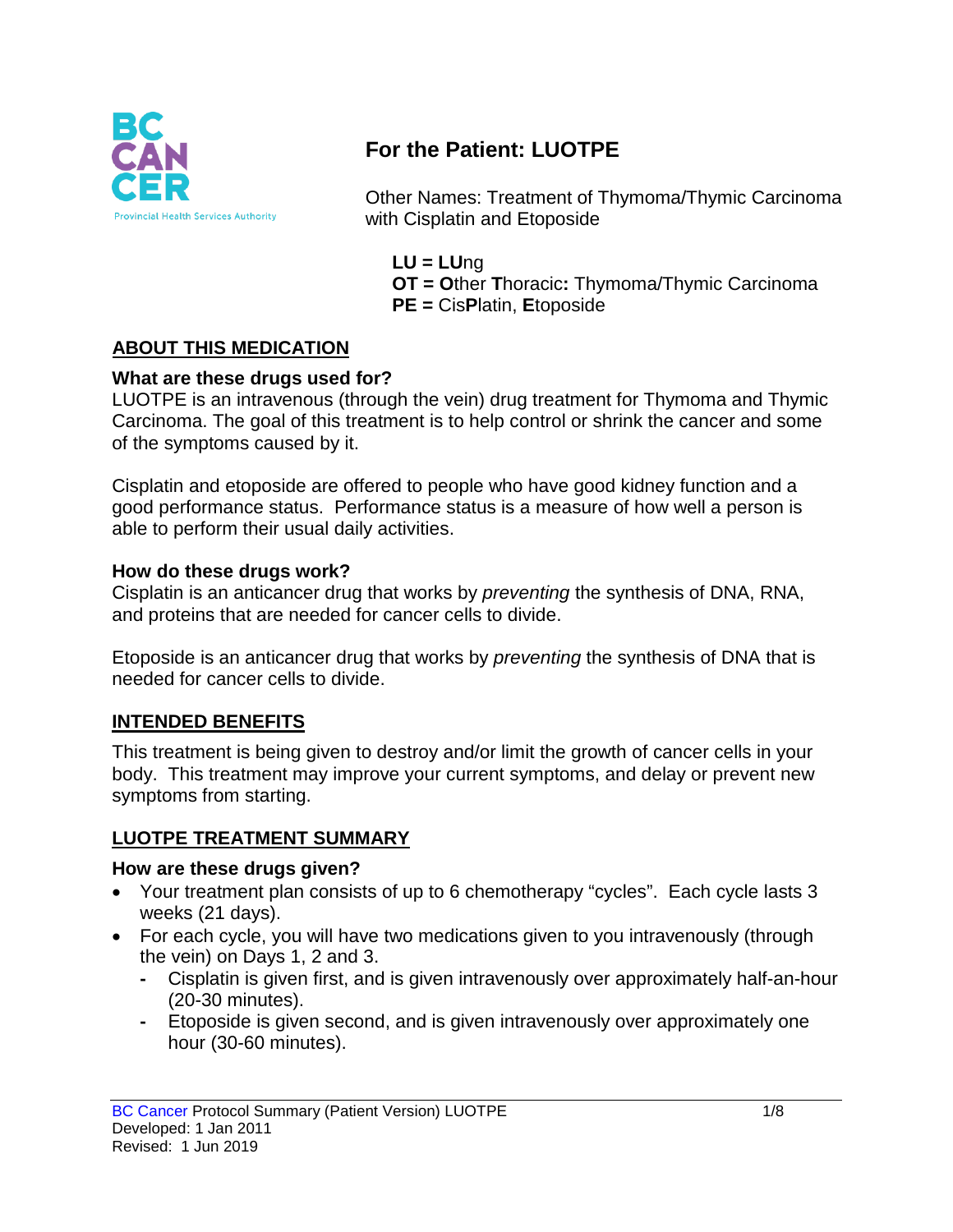#### **What will happen when I get my drugs?**

- A blood test is done within one month of starting treatment.
- A blood test is also done before Day 1 of each cycle.
- The dose and timing of your chemotherapy may be changed based on your blood test results and/or other side effects.
- Your very first treatment will take longer than other treatments because a nurse will be reviewing the possible side effects of your chemotherapy plan and will discuss with you how to manage them. *It is a good idea to bring someone with you to your first chemotherapy appointment.*
- You will be given a prescription for anti-nausea medications (to be filled at your regular pharmacy). Please bring your anti-nausea medications with you for each treatment. Your nurse will tell you when to take the anti-nausea medication. You may also need to take your anti-nausea drugs at home after therapy. It is easier to prevent nausea than to treat it once it happens, so follow directions closely.

#### **LUOTPE TREATMENT PROTOCOL**

#### **Start Date: \_\_\_\_\_\_\_\_\_\_\_\_\_\_\_\_\_\_\_\_\_\_\_\_\_\_\_\_**

| Cycle 1 |  |  |
|---------|--|--|
|---------|--|--|

| Day 1             | Day 2       | Day 3       | Day 4     | Day 5     | Day 6     | Day 7     |
|-------------------|-------------|-------------|-----------|-----------|-----------|-----------|
| <b>Blood Test</b> | Cisplatin & | Cisplatin & | <b>No</b> | <b>No</b> | <b>No</b> | <b>No</b> |
| Cisplatin &       | Etoposide   | Etoposide   | chemo     | chemo     | chemo     | chemo     |
| Etoposide         |             |             |           |           |           |           |
| Day 8             | Day 9       | Day 10      | Day 11    | Day 12    | Day 13    | Day 14    |
| No                | No          | <b>No</b>   | <b>No</b> | <b>No</b> | <b>No</b> | <b>No</b> |
| chemo             | chemo       | chemo       | chemo     | chemo     | chemo     | chemo     |
| Day 15            | Day 16      | Day 17      | Day 18    | Day 19    | Day 20    | Day 21    |
| No                | No          | <b>No</b>   | <b>No</b> | <b>No</b> | <b>No</b> | No        |
| chemo             | chemo       | chemo       | chemo     | chemo     | chemo     | chemo     |

**This 21-day cycle will repeat up to 5 more times.**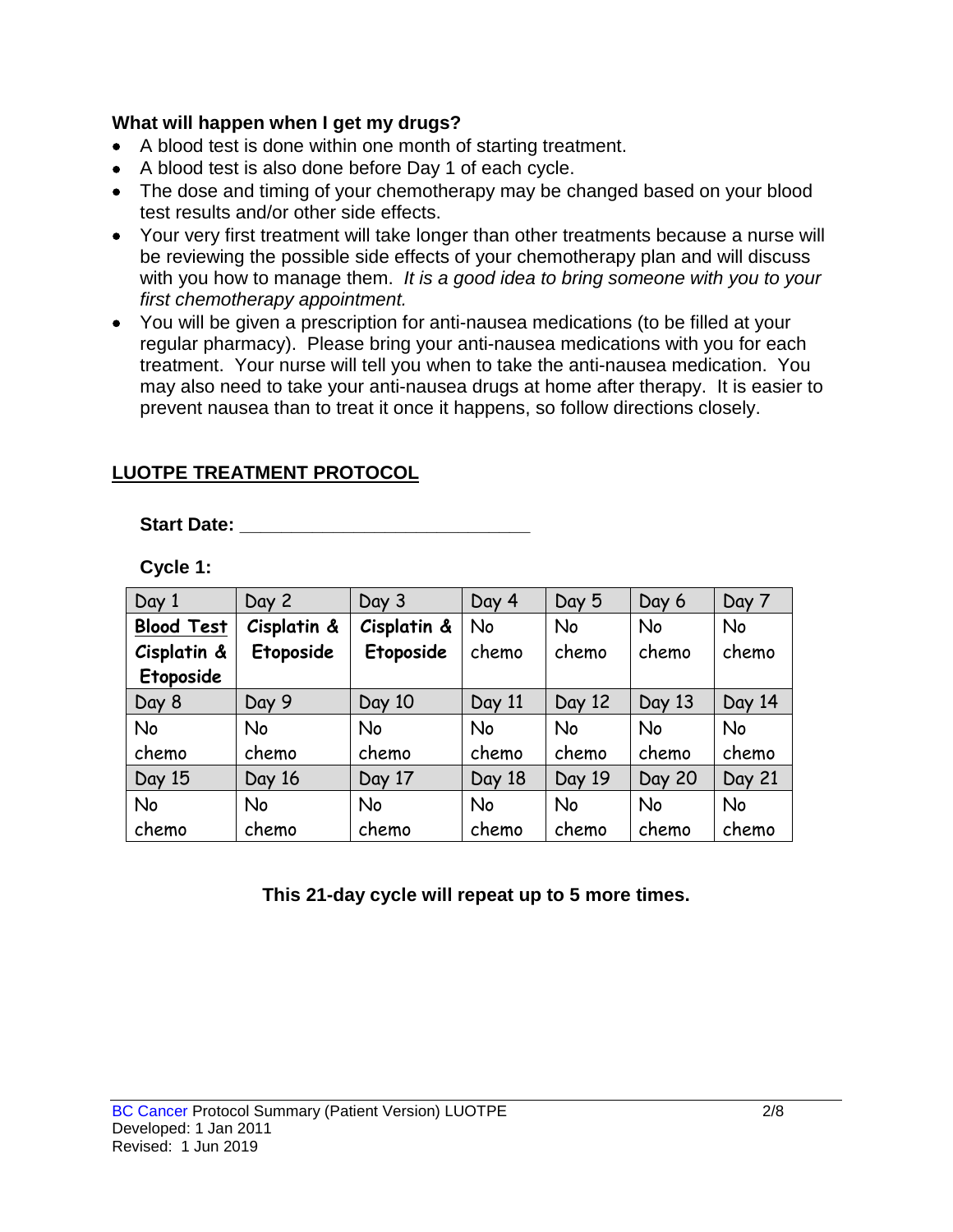### **CHEMOTHERAPY SIDE EFFECTS AND MANAGEMENT**

### **Are there any risks?**

• Unexpected and unlikely side effects can occur with any drug treatment. The ones listed below are particularly important for you to be aware of.

| <b>SERIOUS SIDE EFFECTS</b>                                                                                                                                                                                                                                                                        | <b>How Common Is</b><br>It? | <b>MANAGEMENT</b>                                                                                                                                                                                                                                                                                                                                                                                   |
|----------------------------------------------------------------------------------------------------------------------------------------------------------------------------------------------------------------------------------------------------------------------------------------------------|-----------------------------|-----------------------------------------------------------------------------------------------------------------------------------------------------------------------------------------------------------------------------------------------------------------------------------------------------------------------------------------------------------------------------------------------------|
| Your white blood cells may<br>decrease 7-10 days after your<br>treatment. They usually return<br>to normal in 3 weeks. White<br>blood cells protect your body<br>by fighting bacteria (germs)<br>that cause infection. When<br>they are low, you are at<br>greater risk of having an<br>infection. | Very common                 | To help prevent infection:<br>Wash your hands often and always after using the<br>bathroom.<br>Take care of your skin and mouth by gently washing<br>regularly.<br>Avoid crowds and people who are sick.<br>Call your doctor <i>immediately</i> at the first sign of an<br>infection such as fever (over 100°F or 38°C by an oral<br>thermometer), chills, cough or burning when you pass<br>urine. |
| Your platelets may decrease<br>after your treatment. They<br>usually return to normal in 3<br>weeks. Platelets help to make<br>your blood clot when you hurt<br>yourself. You may bruise or<br>bleed more easily than<br>usual.                                                                    | Common                      | To help prevent bleeding problems:<br>Try not to bruise, cut or burn yourself.<br>Clean your nose by blowing gently, do not pick your nose.<br>Brush your teeth gently with a soft toothbrush as your<br>gums may bleed more easily. Maintain good oral hygiene.<br>Avoid taking ASA (eg: ASPIRIN®) or Ibuprofen (eg: ADVIL®),<br>unless prescribed by your doctor.                                 |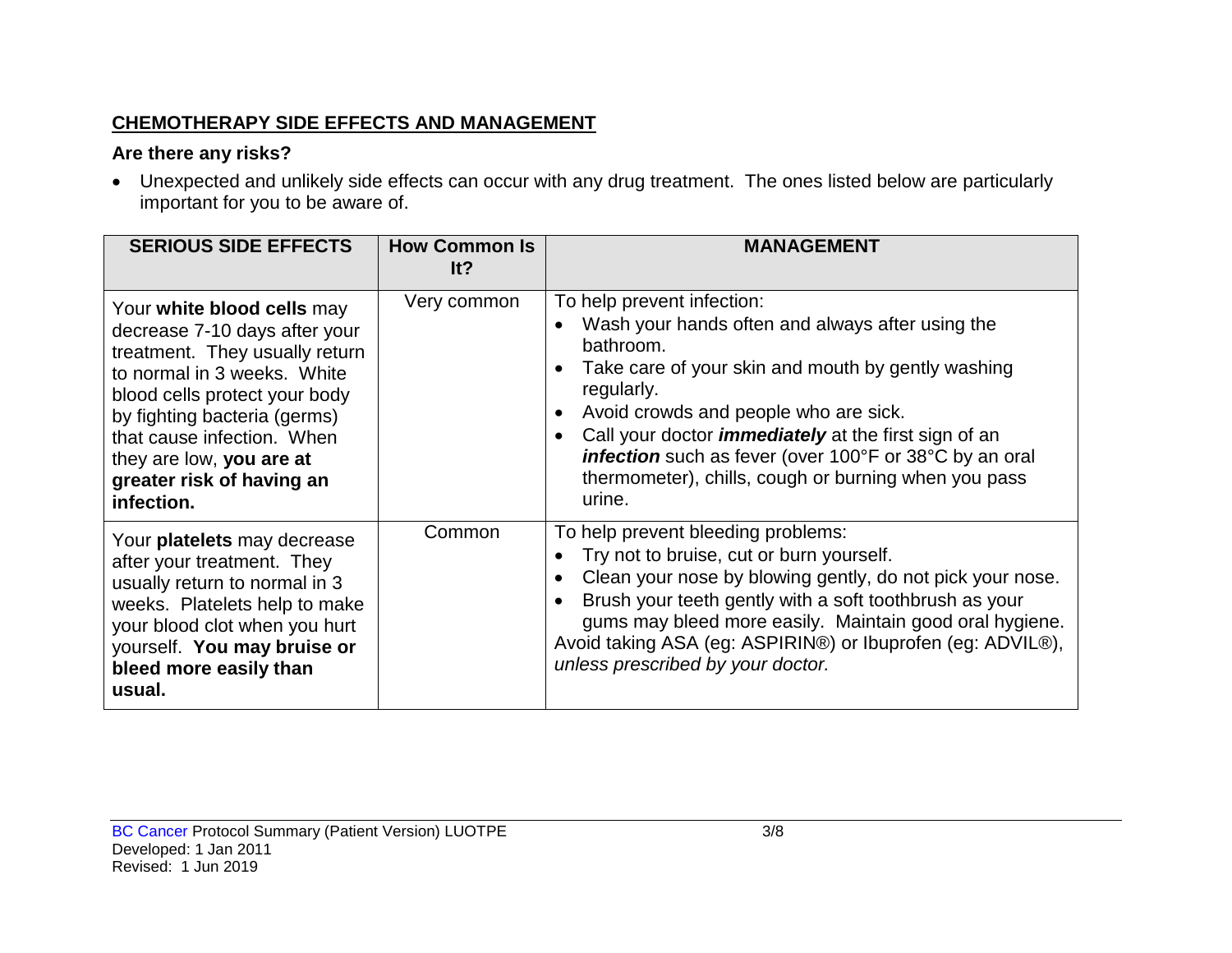| <b>SERIOUS SIDE EFFECTS</b>                                                                                                                                                                                                                                                                                                | <b>How Common Is</b><br>lt? | <b>MANAGEMENT</b>                                                                                                                                                                         |
|----------------------------------------------------------------------------------------------------------------------------------------------------------------------------------------------------------------------------------------------------------------------------------------------------------------------------|-----------------------------|-------------------------------------------------------------------------------------------------------------------------------------------------------------------------------------------|
| <b>Allergic reactions may rarely</b><br>occur. Signs of an allergic<br>reaction are dizziness,<br>confusion and wheezing or<br>difficulty breathing. This<br>reaction can occur during or<br>immediately after cisplatin or<br>etoposide, several hours after<br>receiving cisplatin, or after<br>many doses of cisplatin. | Rare                        | Tell your nurse immediately if this happens while you are<br>receiving cisplatin or etoposide. Go to your local Emergency<br>Room immediately if this happens after you leave the clinic. |
| Cisplatin and etoposide burn if<br>they leak under the skin.                                                                                                                                                                                                                                                               | Very rare                   | Tell your nurse <i>immediately</i> if you feel pain, burning, stinging,<br>or any other change while the drug is being given.                                                             |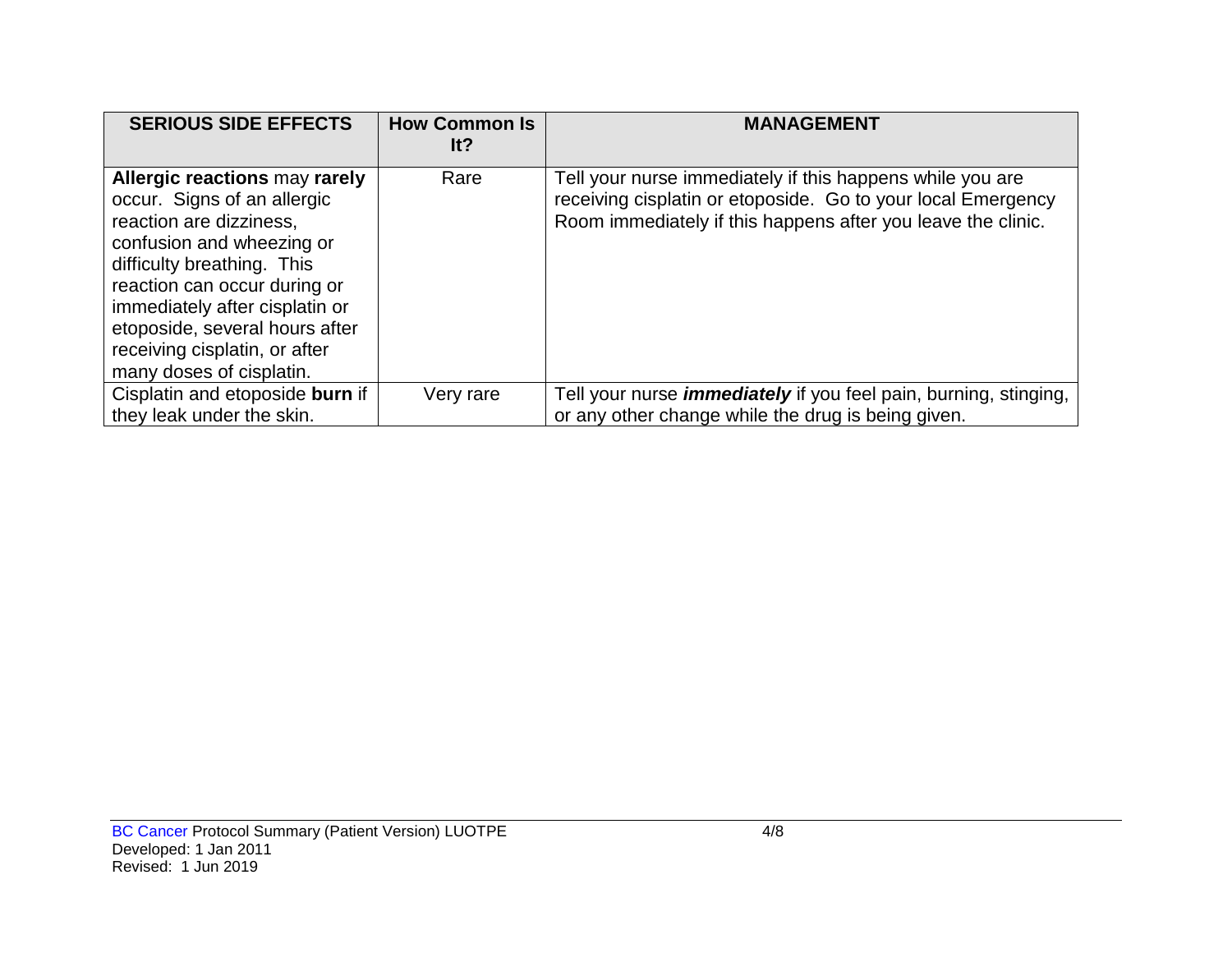| <b>OTHER SIDE EFFECTS</b>                                                                                                                 | <b>How Common Is</b><br>It? | <b>MANAGEMENT</b>                                                                                                                                                                                                                                                                                                                                                                                                                                                                            |
|-------------------------------------------------------------------------------------------------------------------------------------------|-----------------------------|----------------------------------------------------------------------------------------------------------------------------------------------------------------------------------------------------------------------------------------------------------------------------------------------------------------------------------------------------------------------------------------------------------------------------------------------------------------------------------------------|
| Nausea and vomiting may<br>occur after your treatment and<br>may last for up to 24 hours.<br>Nausea may last longer for<br>some patients. | Very Common                 | You will be given a prescription for anti-nausea drug(s) to take<br>before your chemotherapy treatment and/or at home. It is<br>easier to prevent nausea than to treat it once it has happened,<br>so follow directions closely.<br>Drink plenty of liquids.<br>Eat and drink often in small amounts.<br>Try the ideas in "Food Choices to Control Nausea".<br>Your doctor may manage delayed nausea and vomiting<br>differently. Be sure to let your doctor know if you experience<br>this. |
| <b>Constipation or diarrhea may</b><br>occur.                                                                                             | Common                      | To help constipation:<br>Exercise if you can.<br>Drink plenty of liquids (8 cups a day).<br>Try ideas in "Suggestions for Dealing with Constipation".<br>To help diarrhea:<br>Drink plenty of liquids.<br>Eat and drink often in small amounts.<br>Avoid high fibre foods as outlined in "Food Ideas to Help"<br>with Diarrhea".                                                                                                                                                             |
| <b>Tiredness</b> or lack of energy<br>may occur.                                                                                          | Common                      | Do not drive a car or operate machinery if you are feeling<br>$\bullet$<br>tired.                                                                                                                                                                                                                                                                                                                                                                                                            |
| Pain or tenderness may occur<br>where the needle was placed<br>in your vein.                                                              | Common                      | Apply cool compresses or soak in cool water for 15-20<br>$\bullet$<br>minutes several times a day.                                                                                                                                                                                                                                                                                                                                                                                           |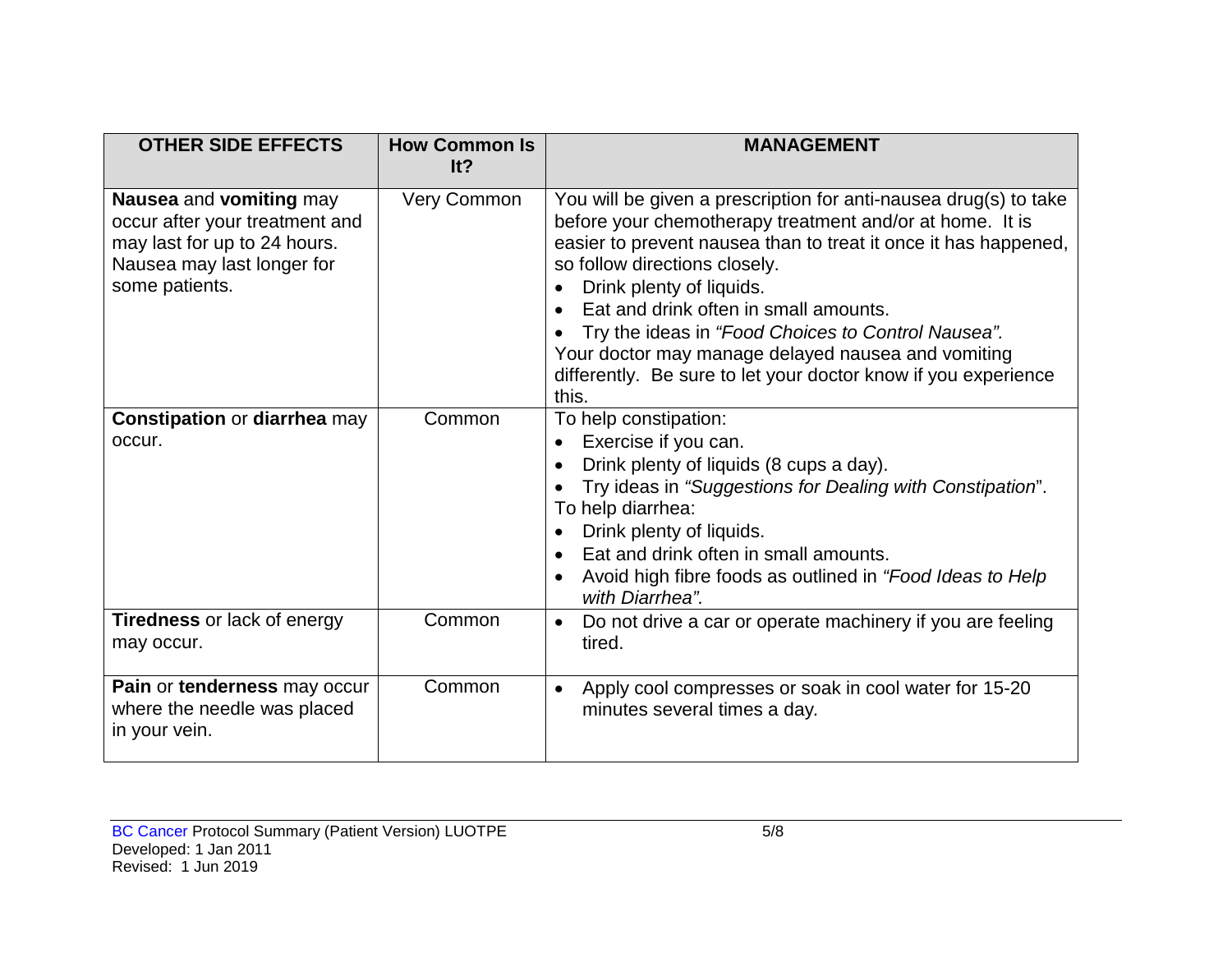| <b>OTHER SIDE EFFECTS</b>                                                                                                                                                                                                                                                                                                                                                 | <b>How Common Is</b><br>It? | <b>MANAGEMENT</b>                                                                                                                                                                                                                                                                                                                                                                                                                                                                                                                                                                                                                       |
|---------------------------------------------------------------------------------------------------------------------------------------------------------------------------------------------------------------------------------------------------------------------------------------------------------------------------------------------------------------------------|-----------------------------|-----------------------------------------------------------------------------------------------------------------------------------------------------------------------------------------------------------------------------------------------------------------------------------------------------------------------------------------------------------------------------------------------------------------------------------------------------------------------------------------------------------------------------------------------------------------------------------------------------------------------------------------|
| <b>Hair loss sometimes occurs</b><br>and may begin within a few<br>days or weeks of treatment.<br>Your hair may thin or you may<br>become totally bald. Your<br>scalp may feel tender. You<br>may lose hair on your face and<br>body. Your hair will grow back<br>once your treatments are over<br>and sometimes between<br>treatments. Colour and texture<br>may change. | Common                      | Use a gentle shampoo and soft brush.<br>$\bullet$<br>Care should be taken with use of hair spray, bleaches,<br>dyes, perms.<br>Protect your scalp with a hat, scarf or wig in cold weather.<br>Cover your head or apply sunblock on sunny days.<br>Apply mineral oil to your scalp to reduce itching.                                                                                                                                                                                                                                                                                                                                   |
| Sore mouth may occur a few<br>days after treatment. Mouth<br>sores can occur on the tongue,<br>the sides of the mouth or in the<br>throat. Mouth sores or<br>bleeding gums can lead to an<br>infection.                                                                                                                                                                   | Common                      | Brush your teeth gently after eating and at bedtime with a<br>$\bullet$<br>very soft toothbrush. If your gums bleed, use gauze<br>instead of a brush. Use baking soda instead of toothpaste.<br>Make a mouthwash with $\frac{1}{2}$ teaspoon baking soda or salt in<br>1 cup warm water and rinse several times a day.<br>Try soft, bland foods like puddings, milkshakes and cream<br>$\bullet$<br>soups.<br>Avoid spicy, crunchy or acidic food, and very hot or cold<br>foods.<br>Call your doctor if you are having difficulty eating or<br>drinking due to pain.<br>Try the ideas in "Help with Sore Mouth during<br>Chemotherapy" |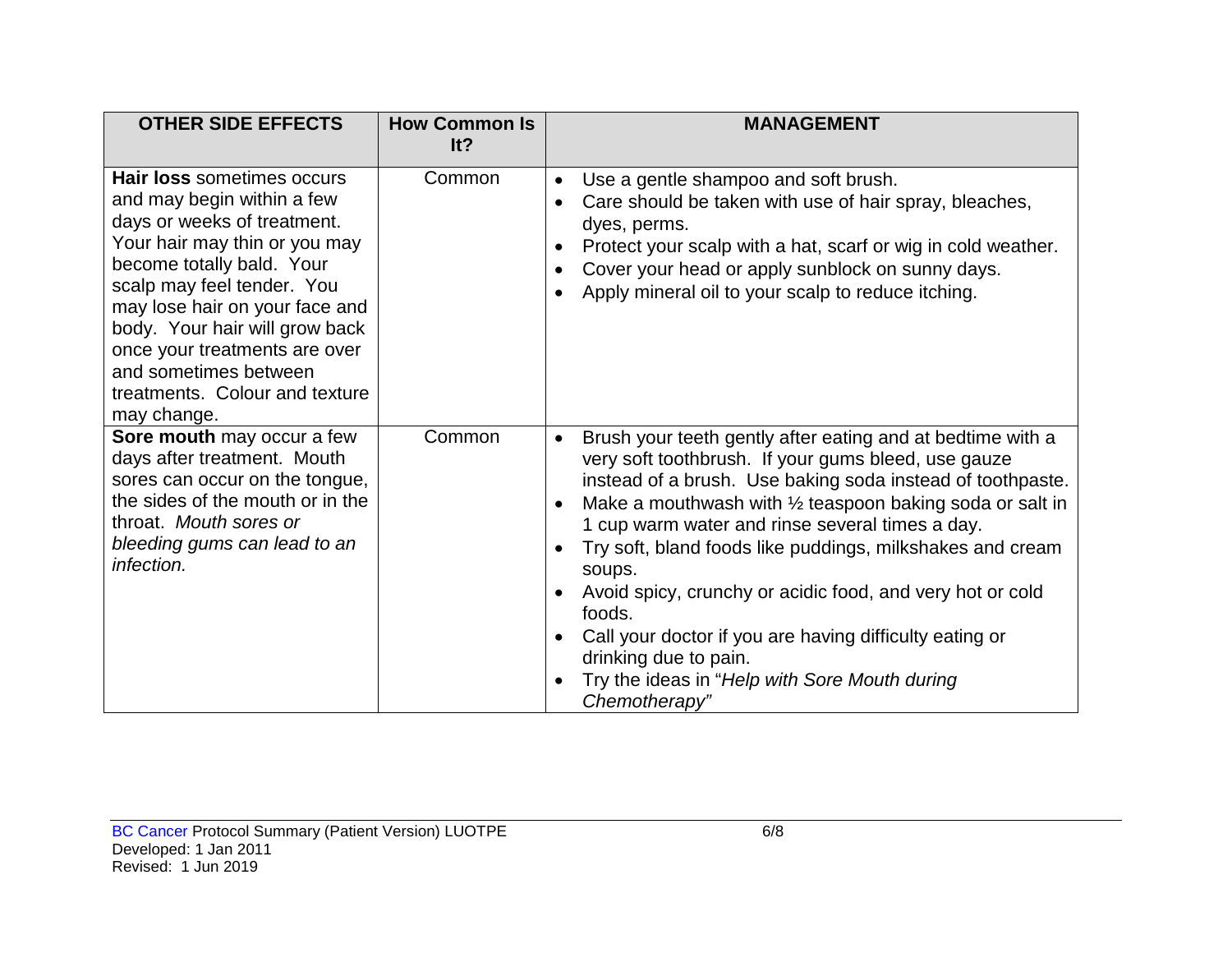### **INSTRUCTIONS FOR THE PATIENT**

### **What other drugs can interact with LUOTPE?**

- Other drugs such as some antibiotics given by vein (eg: tobramycin, vancomycin), furosemide (LASIX ®), phenytoin (DILANTIN®), pyridoxine (Vitamin B6), atovaquone (MEPRON ®), warfarin (COUMADIN®), glucosamine and St John's Wort may interact with LUOTPE. Tell your doctor if you are taking these or other drugs as you may need extra blood tests, your dose may need to be changed or your treatment may need to be held for a few days.
- Check with your doctor or pharmacist before you start taking any new prescription or non-prescription drugs.
- If you are admitted to hospital for intravenous antibiotics, be sure that the doctor treating you knows you are on cisplatin.

### **Other important things to know:**

- Cisplatin can cause changes in kidney function, but this is not frequent with the doses used in this type of treatment. It is important that you are well-hydrated before and after treatment.
- Sometimes, the nerve which allows you to hear can be affected by cisplatin. This could result in you experiencing "tinnitus" (ringing in the ears) or a change in your hearing. Report any of these problems to your doctor and/or nurse.
- The drinking of alcohol (in small amounts) does not appear to affect the safety or usefulness of this treatment.
- This treatment may cause sterility in men and menopause in women. If you plan to have children, discuss this with your doctor before starting treatment.
- This treatment may damage sperm and may cause harm to the baby if used during pregnancy. It is best to use *birth control* while you are undergoing treatment. Tell your doctor right away if you or your partner becomes pregnant. Do not breast feed during treatment.
- Tell all doctors or dentists you see that you being treated with cisplatin and etoposide before you receive treatment of any form.

## **SEE YOUR DOCTOR OR GET EMERGENCY HELP IMMEDIATELY IF YOU HAVE:**

- Signs of an **infection** such as fever (over 100°F or 38°C by an oral thermometer), chills, cough, pain or burning when you pass urine.
- Signs of a **stroke** such as sudden onset of severe headache, eyesight changes, slurred speech, loss of coordination, weakness or numbness in an arm or leg.
- Signs of **bleeding problems** such as black, tarry stools, blood in urine or pinpoint red spots on skin.
- Signs of an **allergic reaction** (rare) soon after a treatment including dizziness, fast heart beat, face swelling or breathing problems.
- Signs of a **blood clot** such as tenderness or hardness over a vein, calf swelling and tenderness, sudden onset of cough, chest pain or shortness of breath.
- Signs of **heart problems** such as fast or uneven heartbeat.
- **Seizures** or **loss of consciousness**.